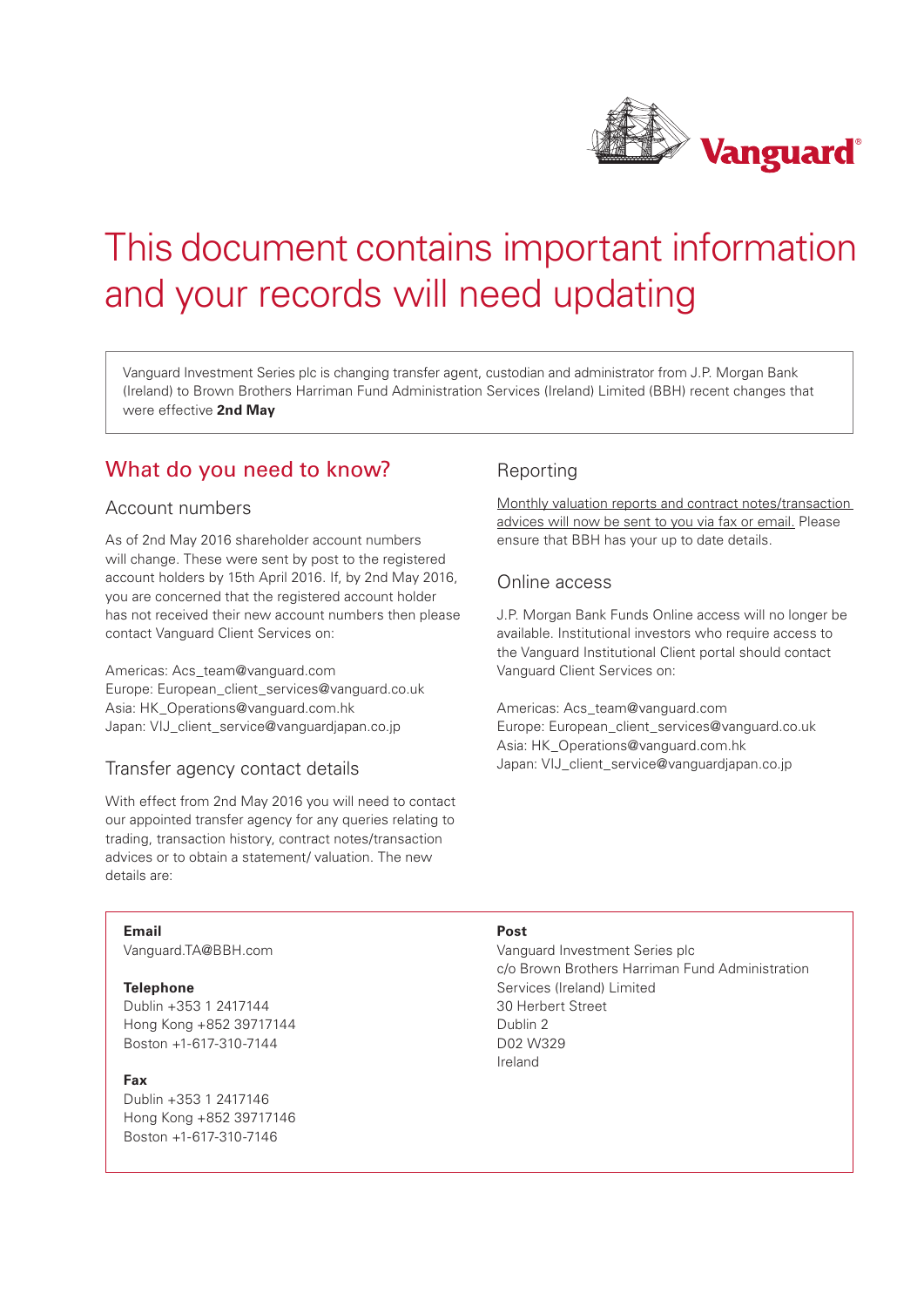### Subscription agreement and transaction forms

As of Monday 2nd May 2016 these forms will be updated and be required for new account openings. New forms can be accessed via our website *global.vanguard. com,* chose your country and where appropriate, follow the 'invest with us' path. If you are unable to locate the forms you require, please contact Vanguard Client Services on:

Americas: Acs\_team@vanguard.com Europe: European\_client\_services@vanguard.co.uk Asia: HK\_Operations@vanguard.com.hk Japan: VIJ\_client\_service@vanguardjapan.co.jp

Or: Vanguard .TA@BBH.com

# Dealing in the transition week

On Friday 29th April 2016 J.P. Morgan Bank will cease to accept trades as at the dealing cut off times specified in the VIS prospectus. Trades placed on 29th April 2016 after cut off will be rejected and will need to be resubmitted to BBH on 2nd May 2016.

All account changes should be submitted prior to 29th April 2016, those received on 29th April 2016 will be processed by BBH on 2nd May 2016.

For electronic SWIFT trades the BBH BIC/ DN address will be: BBHCUS3IMTA/ou=MTA,o=bbhcus3i,o=swift

The EMX participant ID will be: VANGI, Product code is VANGUARD

For more information on trading in the conversion period please contact your client services representative.

# Wire instruction/Subscription bank account details

As of Monday 2nd May 2016, the subscription bank accounts will change, the new account details are as follows:

| uəv                     |                                                       |
|-------------------------|-------------------------------------------------------|
| Name of Bank            | Citibank N.A., New York                               |
| Swift                   | CITIUS33                                              |
| ABA                     | 021000089                                             |
| <b>Account Name</b>     | Brown Brothers Harriman & Co<br>(BBHCUS33)            |
| <b>Account Number</b>   | 09250276                                              |
| Beneficiary<br>A/C Name | Vanguard Investment Series<br>PLC Shareholder Account |
| Beneficiary A/C No      | 6053235                                               |

| <b>EUR</b>                |                                                       |
|---------------------------|-------------------------------------------------------|
| Name of Bank              | HSBC London                                           |
| Swift                     | MIDLGB22                                              |
| <b>Account Name</b>       | Brown Brothers Harriman & Co<br>(BBHCUS33)            |
| <b>Account Number</b>     | 37860431                                              |
| <b>IBAN</b>               | GR49 MIDL 4005 1537 860 431                           |
| Beneficiary<br>$A/C$ Name | Vanguard Investment Series<br>PLC Shareholder Account |
| Beneficiary A/C No        | 6053235                                               |

| CHE                     |                                                       |
|-------------------------|-------------------------------------------------------|
| Name of Bank            | Bank Credit Suisse, Zurich                            |
| Swift                   | CRESCH7780A                                           |
| <b>Account Name</b>     | Brown Brothers Harriman & Co<br>(BBHCUS33)            |
| IBAN                    | CH58 0483 5098 3890 1300 0                            |
| Beneficiary<br>A/C Name | Vanguard Investment Series<br>PLC Shareholder Account |
| Beneficiary A/C No      | 6053235                                               |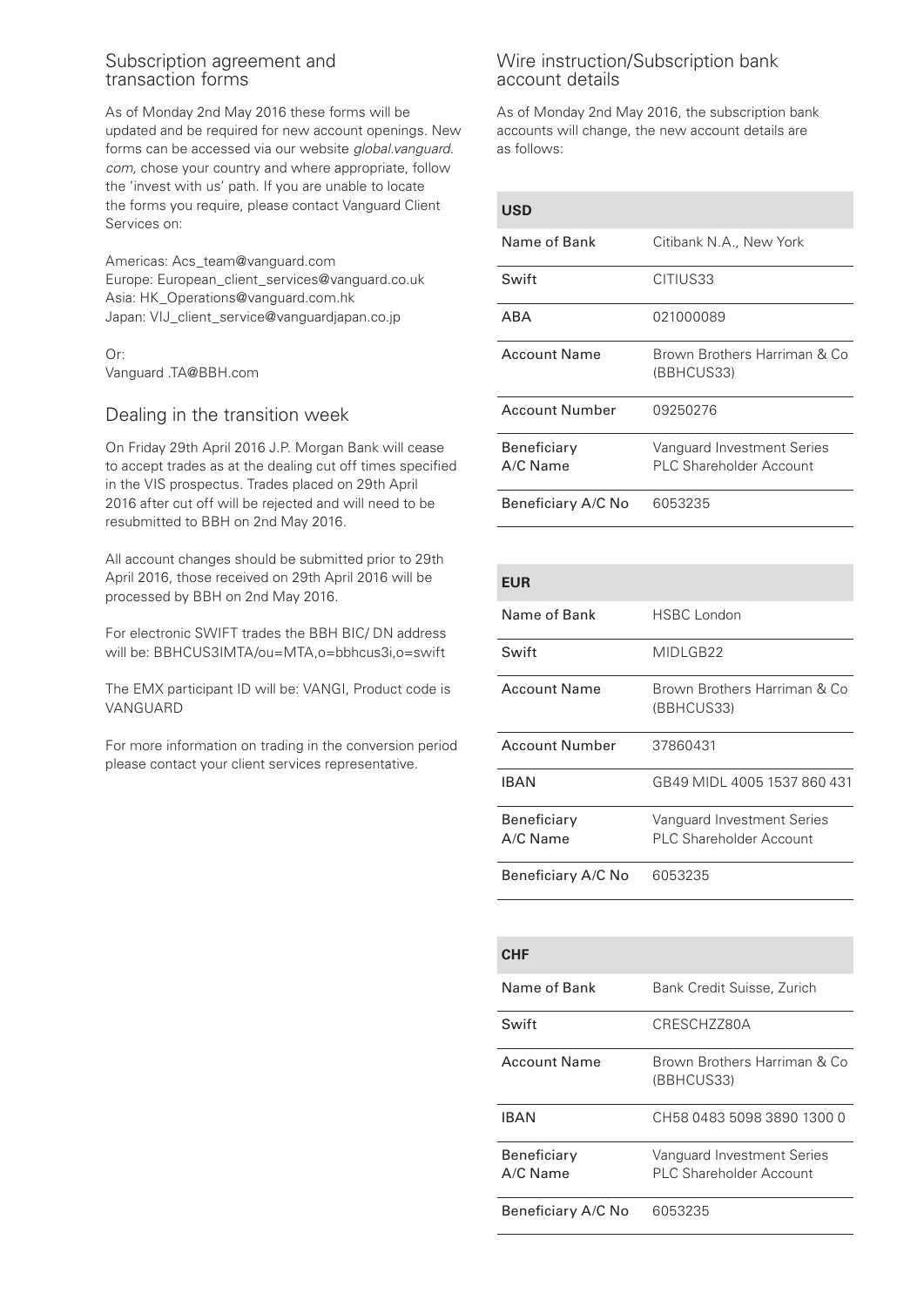| GBP                            |                                                       |
|--------------------------------|-------------------------------------------------------|
| Name of Bank                   | Barclays Bank plc                                     |
| Swift                          | BARCGB22                                              |
| Sort Code                      | 20-32-53                                              |
| <b>Account Name</b>            | Brown Brothers Harriman & Co<br>(BBHCUS33)            |
| <b>Account Number</b>          | 53623157                                              |
| <b>Beneficiary</b><br>A/C Name | Vanguard Investment Series<br>PLC Shareholder Account |
| Beneficiary A/C No             | 6053235                                               |

### **JPY**

| Name of Bank         | Bank of Tokyo-Mitsubishi<br>UFJ Ltd, Tokyo            |
|----------------------|-------------------------------------------------------|
| Swift                | <b>BOTKJPJT</b>                                       |
| <b>Account Name</b>  | Brown Brothers Harriman &<br>Co (BBHCUS33)            |
| Account Number       | 6530415103                                            |
| Beneficiary A/C Name | Vanguard Investment Series<br>PLC Shareholder Account |
| Beneficiary A/C No   | 6053235                                               |

Subscription orders placed before Monday 2nd May 2016 should be settled to the existing J.P. Morgan Bank details

If you have any queries regarding this change please contact Vanguard Client Services.

# **GBP**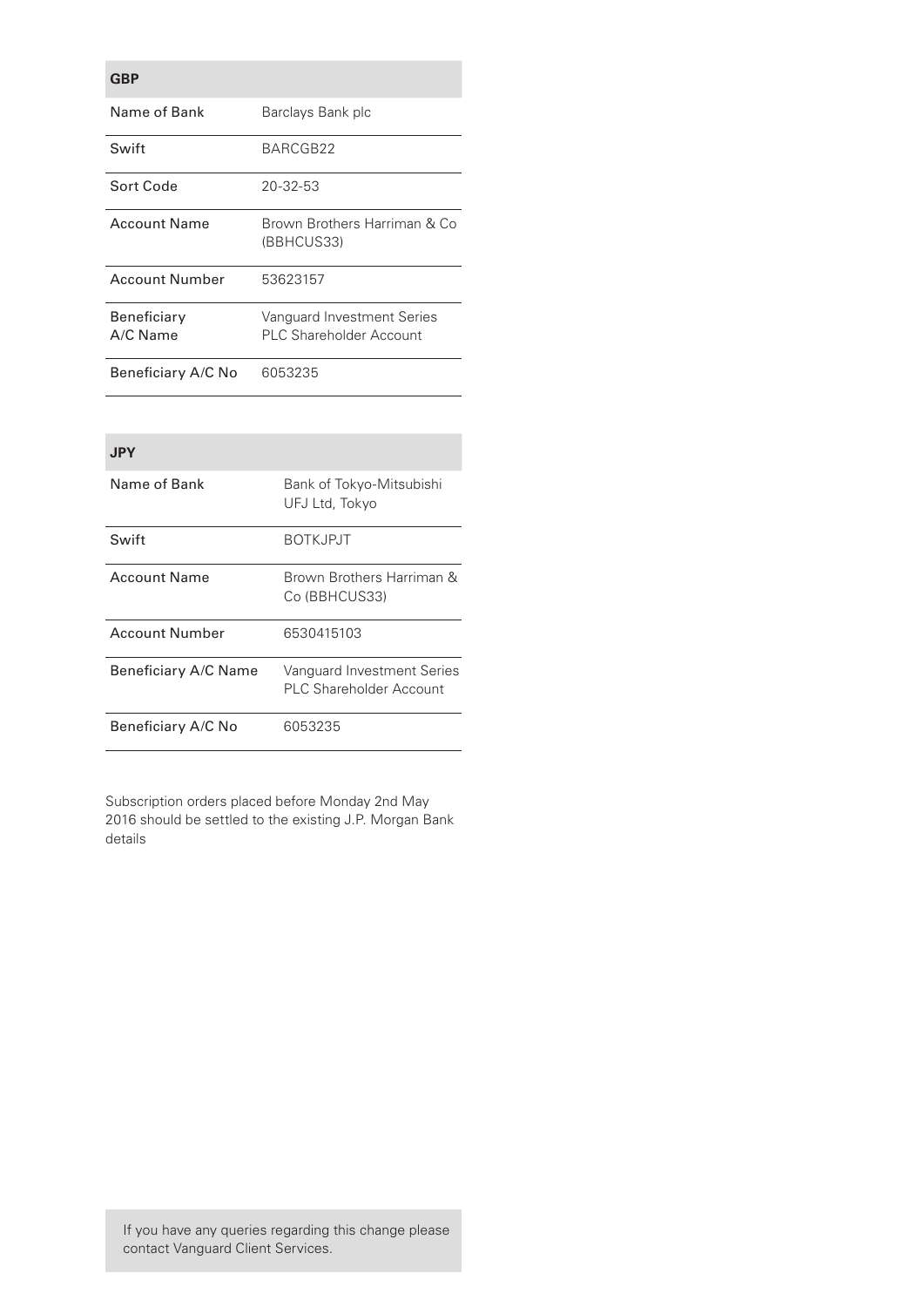# Appendix

# List of Vanguard Investment Series plc impacted Sub funds and share classes:

| <b>Fund name</b>                               | <b>Class</b>                                             | <b>ISIN</b>  |
|------------------------------------------------|----------------------------------------------------------|--------------|
| Vanguard 20+ Year Euro                         | Institutional Plus "Euro" Shares                         | IE00BGCZ0L51 |
| Treasury Index Fund                            | "Euro" Shares                                            | IE00B246KL88 |
| Vanguard Emerging                              | Institutional Plus "Swiss Franc" Shares                  | IE00BVYPLM61 |
| Markets Stock Index                            | Institutional Plus GBP Accumulation Shares               | IE00BPT2BB99 |
| Fund                                           | Institutional Plus GBP Income Shares                     | IE00BPT2B978 |
|                                                | Institutional Plus "Euro" Shares                         | IE00BFPM9J74 |
|                                                | Institutional Plus "U.S. Dollar" Shares                  | IE00BFPM9H50 |
|                                                | Institutional "Euro" Shares                              | IE0031786696 |
|                                                | Institutional "U.S. Dollar" Shares                       | IE0031787223 |
|                                                |                                                          |              |
|                                                | Investor "Euro" Shares                                   | IE0031786142 |
|                                                | Investor "U.S. Dollar" Shares                            | IE0031786928 |
|                                                | "Pound Sterling" Accumulation Shares                     | IE00B50MZ724 |
|                                                | "Pound Sterling" Income Shares                           | IF00B51KVT96 |
| Vanguard Euro                                  | Institutional "U.S. Dollar" Shares                       | IE0032125126 |
| Government Bond Index                          | Institutional Plus "Euro" Shares                         | IE00BFPM9W02 |
| Fund                                           | Institutional "Euro" Shares                              | IE0007472990 |
|                                                | Investor "Euro" Shares                                   | IE0007472115 |
|                                                | Investor "U.S. Dollar" Shares                            | IE0032369989 |
|                                                | "Pound Sterling" Hedged Shares                           | IE00BFRTD722 |
|                                                |                                                          |              |
| Vanguard Euro<br>Investment Grade Bond         | Institutional Plus "Euro" Shares                         | IE00BFPM9X19 |
| Index Fund                                     | Institutional "Euro" Shares                              | IE00B04FFJ44 |
|                                                | Investor "Euro" Shares                                   | IE0009591805 |
|                                                | "Pound Sterling" Hedged Shares                           | IE00BFRTD839 |
| Vanguard European                              | Institutional Plus "Euro" Shares                         | IE00BFPM9L96 |
| Stock Index Fund                               | Institutional Plus "U.S. Dollar" Shares                  | IF00BFPM9K89 |
|                                                | Institutional "Euro" Shares                              | IE0007987708 |
|                                                | Institutional "U.S. Dollar" Shares                       | IE0002639551 |
|                                                | Investor "Euro" Shares                                   | IE0007987690 |
|                                                |                                                          |              |
|                                                | Investor "U.S. Dollar" Shares                            | IE0002639445 |
| Vanguard Eurozone<br>Inflation-Linked Bond     | Institutional Plus "Euro" Shares                         | IE00BGCZ0719 |
| Index Fund                                     | Institutional "Euro" Shares                              | IE00B04GQR24 |
|                                                | Investor "Euro" Shares                                   | IE00B04GQQ17 |
|                                                | Vanguard Eurozone Stock Institutional Plus "Euro" Shares | IE00BGCC4585 |
| Index Fund                                     | Institutional Plus "U.S. Dollar" Shares                  | IE00BGCC4478 |
|                                                | Institutional "Euro" Shares                              | IE0008248803 |
|                                                | Institutional "U.S. Dollar" Shares                       | IE00B02JYG83 |
|                                                | Investor "Euro" Shares                                   | IE0008248795 |
|                                                | Investor "U.S. Dollar" Shares                            | IE00B02JYD52 |
|                                                | Institutional Plus "U.S. Dollar" Hedged Shares           | IE00BFPM9Y26 |
| Vanguard Global Bond<br>Index Fund             |                                                          |              |
|                                                | Institutional Plus GBP Hedged Accumulation Shares        | IE00BPT2BQ43 |
|                                                | Institutional Plus GBP Hedged Income Shares              | IE00BPT2BP36 |
|                                                | Institutional Plus "Euro" Hedged Shares                  | IE00BGCZ0B53 |
|                                                | Institutional Plus "Swiss Franc" Hedged Shares           | IE00BGCZ0C60 |
|                                                | Institutional "Euro Hedged" Shares                       | IE00B18GC888 |
|                                                | Institutional "Swiss Franc Hedged" Shares                | IE00B2RHVR18 |
|                                                | Institutional "U.S. Dollar Hedged" Shares                | IE00B18GCB14 |
|                                                | Investor "Euro" Hedged Shares                            | IE00BGCZ0933 |
|                                                | Investor "Swiss Franc Hedged" Shares                     | IE00B43TCW70 |
|                                                | Investor "U.S. Dollar" Hedged Shares                     | IE00BGCZ0826 |
|                                                | "Pound Sterling" Hedged Accumulation Shares              | IE00B50W2R13 |
|                                                |                                                          |              |
|                                                | "Pound Sterling" Hedged Income Shares                    | IE00B2RHVP93 |
| Vanguard Global<br><b>Enhanced Equity Fund</b> | Institutional "U.S. Dollar" Shares                       | IE00B1P1JL82 |
| Vanguard Global Short-                         | "Pound Sterling" Hedged Accumulation Shares              | IE00BH65QG55 |
| Term Bond Index Fund                           | "Pound Sterling" Hedged Income Shares                    | IE00BH65QH62 |
|                                                | Institutional CHF Hedged Shares                          | IE00BH65QQ53 |
|                                                | Institutional Euro Hedged Shares                         | IE00BH65QP47 |
|                                                | Institutional Plus CHF Hedged Shares                     | IE00BH65QV07 |
|                                                | Institutional Plus Euro Hedged Shares                    | IE00BH65QT84 |
|                                                |                                                          |              |
|                                                | Institutional Plus GBP Hedged Accumulation Shares        | IE00BPT2BZ34 |
|                                                | Institutional Plus GBP Hedged Income Shares              | IE00BPT2BY27 |
|                                                | Institutional Plus U.S. Dollar Hedged Shares             | IE00BH65QS77 |
|                                                | Institutional U.S. Dollar Hedged Shares                  | IE00BH65QN23 |
|                                                | Investor CHF Hedged Shares                               | IE00BH65QL09 |
|                                                | <b>Investor Euro Hedged Shares</b>                       | IE00BH65QK91 |
|                                                | Investor U.S. Dollar Hedged Shares                       | IE00BH65QJ86 |
|                                                |                                                          |              |

| <b>Fund name</b>                                     | <b>Class</b>                               | <b>ISIN</b>  |
|------------------------------------------------------|--------------------------------------------|--------------|
| Vanguard Global Small-<br>Cap Index Fund             | Institutional Plus "U.S. Dollar" Shares    | IE00BGCC4V47 |
|                                                      | Institutional Plus GBP Accumulation Shares | IE00BPT2BD14 |
|                                                      | Institutional Plus GBP Income Shares       | IE00BPT2BC07 |
|                                                      | Institutional Plus "Euro" Shares           | IE00BFRTDD83 |
|                                                      | Institutional "Euro" Shares                | IE00B42W4L06 |
|                                                      | Institutional "U.S. Dollar" Shares         | IE00B42LF923 |
|                                                      | Investor "U.S. Dollar" Shares              | IE00BGCC4817 |
|                                                      | Investor "Euro" Shares                     | IE00B42W3S00 |
|                                                      | "Pound Sterling" Accumulation Shares       | IE00B3X1NT05 |
|                                                      | "Pound Sterling" Income Shares             | IE00B3X1LS57 |
| Vanguard Global Stock                                | Institutional Plus "Euro" Shares           | IE00BFPM9N11 |
| Index Fund                                           | Institutional Plus "U.S. Dollar" Shares    | IE00BFPM9M04 |
|                                                      | Institutional "Euro-Hedged" Shares         | IE00B03HD316 |
|                                                      | Institutional "Euro" Shares                | IE00B03HD191 |
|                                                      | Institutional "U.S. Dollar" Shares         | IE00B03HD209 |
|                                                      | Investor "Euro" Shares                     | IE00B03HCZ61 |
|                                                      | Investor "U.S. Dollar" Shares              | IE00B03HD084 |
| Vanguard Japan                                       | Institutional "U.S. Dollar" Shares         | IE0032915443 |
| Government Bond Index                                | Institutional Plus JPY Income Shares       | IF00B704LN61 |
| Fund                                                 | Institutional Plus "JPY" Shares            | IE00BGCZ0H16 |
|                                                      | Institutional "JPY" Shares                 | IE0033005699 |
|                                                      | Investor "JPY" Shares                      |              |
|                                                      | Investor "U.S. Dollar" Shares              | IE0032915583 |
|                                                      |                                            | IE0032915336 |
|                                                      | "Pound Sterling" Hedged Shares             | IE00BFRTD946 |
| Vanguard Japan Stock<br>Index Fund                   | Institutional "JPY" Shares                 | IE0033862917 |
|                                                      | Institutional Plus GBP Accumulation Shares | IE00BPT2BG45 |
|                                                      | Institutional Plus GBP Income Shares       | IE00BPT2BF38 |
|                                                      | Institutional Plus "Euro" Shares           | IE00BFPM9P35 |
|                                                      | Institutional Plus "JPY" Shares            | IE00BGCC5F53 |
|                                                      | Institutional "Euro" Shares                | IE0007286036 |
|                                                      | Institutional "U.S. Dollar" Shares         | IE0007292422 |
|                                                      | Investor "Euro" Shares                     | IE0007281425 |
|                                                      | Investor "JPY" Shares                      | IE0033862800 |
|                                                      | Investor "U.S. Dollar" Shares              | IE0007292083 |
|                                                      | "Pound Sterling" Accumulation Shares       | IE00B50MZ948 |
|                                                      | "Pound Sterling" Income Shares             | IE00B51KW525 |
| Vanguard Pacific                                     | Institutional Plus GBP Accumulation Shares | IE00BPT2BJ75 |
| ex-Japan Stock Index<br>Fund                         | Institutional Plus GBP Income Shares       | IE00BPT2BH51 |
|                                                      | Institutional Plus "Euro" Shares           | IE00BGCC5G60 |
|                                                      | Institutional Plus "U.S. Dollar" Shares    | IE00BFPM9Q42 |
|                                                      | Institutional "Euro" Shares                | IE0007201266 |
|                                                      | Institutional "U.S. Dollar" Shares         | IE0007218849 |
|                                                      | Investor "U.S. Dollar" Shares              | IE0007193067 |
|                                                      | Investor "Euro" Shares                     | IE0007201043 |
|                                                      | "Pound Sterling" Accumulation Shares       | IE00B523L313 |
|                                                      | "Pound Sterling" Income Shares             | IE00B523L081 |
| Vanguard SRI European                                | Institutional Plus GBP Accumulation Shares | IE00BPT2BL97 |
| Stock Fund                                           | Institutional Plus GBP Income Shares       | IE00BPT2BK80 |
|                                                      | Institutional Plus "Euro" Shares           | IE00BFPM9R58 |
|                                                      | Institutional "Euro" Shares                | IE00B526YN16 |
|                                                      | Institutional "U.S Dollar" Shares          | IE00B4Z8LP80 |
|                                                      | Investor "Euro" Shares                     | IE00B54G0867 |
|                                                      | "Pound Sterling" Accumulation Shares       | IE00B76VTL96 |
|                                                      | "Pound Sterling" Income Shares             | IE00B76VTR58 |
| Vanguard SRI Global                                  | Institutional Plus GBP Accumulation Shares | IE00BPT2BN12 |
| Stock Fund                                           | Institutional Plus GBP Income Shares       | IE00BPT2BM05 |
|                                                      | Institutional Plus "Euro" Shares           | IE00BFPM9S65 |
|                                                      | Institutional "Euro" Shares                | IE00B5456744 |
|                                                      | Institutional "U.S Dollar" Shares          | IE00B505V954 |
|                                                      | Investor "Euro" Shares                     | IE00B54FFW20 |
|                                                      | "Pound Sterling" Accumulation Shares       | IE00B76VTN11 |
|                                                      | "Pound Sterling" Income Shares             | IE00B76VTM04 |
|                                                      | Institutional Plus GBP Accumulation Shares | IE00BPT2BS66 |
| Vanguard U.K.<br>Government Bond Index<br>Fund       | Institutional Plus GBP Income Shares       | IE00BPT2BR59 |
|                                                      |                                            |              |
|                                                      | "Pound Sterling" Accumulation Shares       | IE00B1S75374 |
|                                                      | "Pound Sterling" Income Shares             | IE00B1S75820 |
| Vanguard U.K.<br>Investment Grade Bond<br>Index Fund | Institutional Plus GBP Accumulation Shares | IE00BPT2BV95 |
|                                                      | Institutional Plus GBP Income Shares       | IE00BPT2BT73 |
|                                                      | "Pound Sterling" Accumulation Shares       | IE00B1S74Q32 |
|                                                      | "Pound Sterling" Income Shares             | IE00B1S74W91 |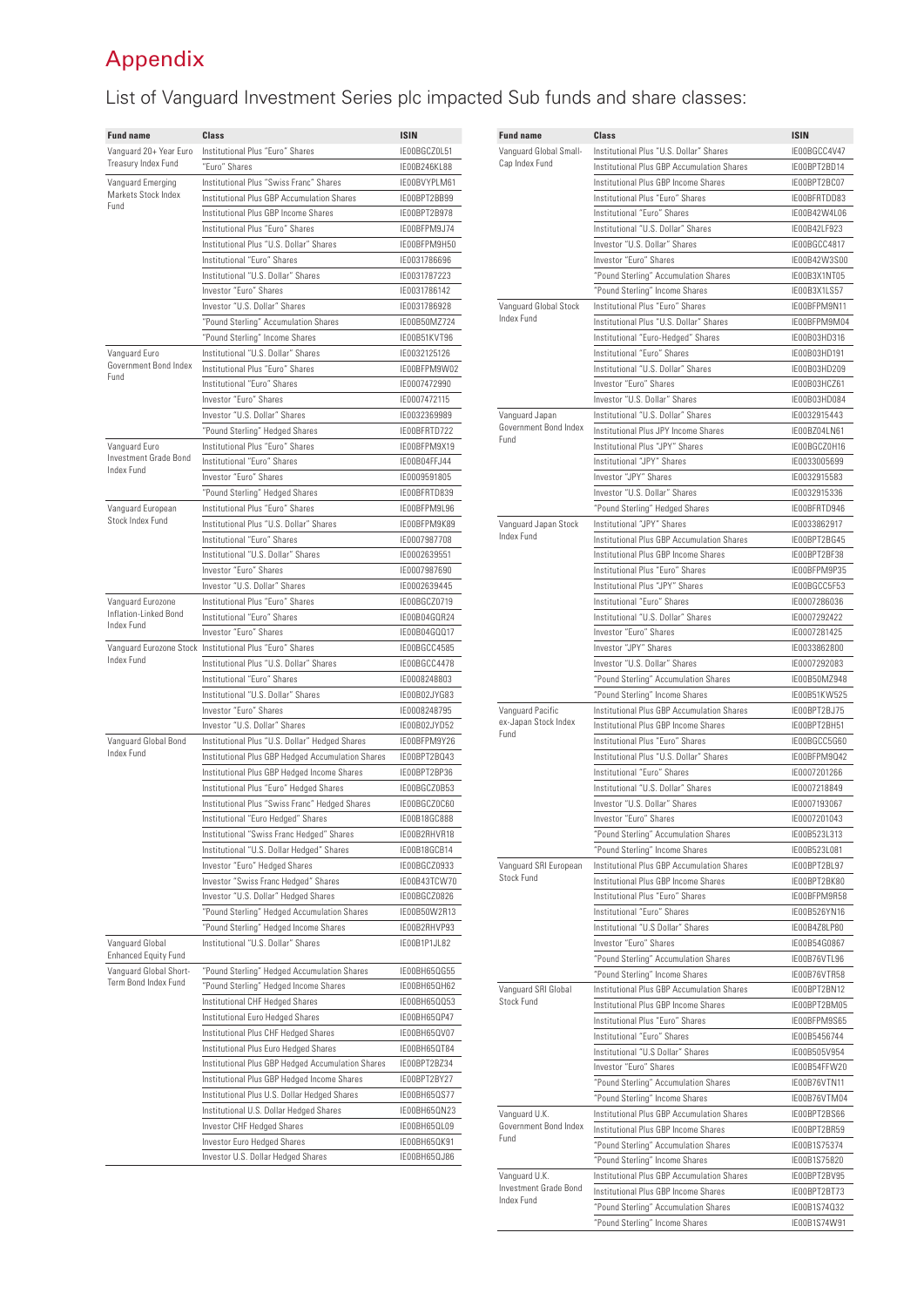#### List of Vanguard Investment Series plc impacted Sub funds and share classes (continued):

| <b>Fund name</b>                             | Class                                      | <b>ISIN</b>  |
|----------------------------------------------|--------------------------------------------|--------------|
| Vanguard U.K. Short-                         | Institutional Plus GBP Accumulation Shares | IE00BPT2BX10 |
| Term Investment Grade                        | Institutional Plus GBP Income Shares       | IE00BPT2BW03 |
| Bond Index Fund                              | "Pound Sterling" Accumulation Shares       | IE00B9M1BB17 |
|                                              | "Pound Sterling" Income Shares             | IE00B95W7137 |
| Vanquard U.S. 500 Stock                      | Institutional Plus Furo Shares             | IF00BFPM9V94 |
| Index Fund                                   | Institutional Plus U.S. Dollar Shares      | IF00BFPM9T72 |
|                                              | Institutional "Euro-Hedged" Shares         | IF00B1G3DH73 |
|                                              | Institutional "Euro" Shares                | IE0032126645 |
|                                              | Institutional "U.S. Dollar" Shares         | IE0002639775 |
|                                              | Investor "Euro" Shares                     | IE0032620787 |
|                                              | Investor "U.S. Dollar" Shares              | IE0002639668 |
| Vanguard U.S.                                | Investor "Pound Sterling" Income Shares    | IE00B1L8DT90 |
| Discoveries Fund                             | Investor "U.S. Dollar" Shares              | IE0034156459 |
| Vanguard U.S.                                | Investor "Pound Sterling" Income Shares    | IE00B1L8DW20 |
| Fundamental Value Fund                       | Investor "U.S. Dollar" Shares              | IE0034156905 |
| Vanguard U.S.                                | Institutional EUR Hedged Shares            | IE0007471471 |
| Government Bond Index<br>Fund                | Institutional Plus "U.S. Dollar" Shares    | IE00BFPM9Z33 |
|                                              | Institutional "U.S. Dollar" Shares         | IE0007471927 |
|                                              | Investor "U.S. Dollar" Shares              | IE0007471695 |
|                                              | "Pound Sterling" Hedged Shares             | IE00BFRTDB69 |
| Vanguard U.S.                                | Institutional "Furo" Shares                | IE00B04GQV69 |
| Investment Grade Credit<br>Index Fund        | Institutional Plus CHF Hedged Shares       | IE00BZ04LR00 |
|                                              | Institutional Plus EUR Hedged Shares       | IE00BZ04LQ92 |
|                                              | Institutional Plus USD Income Shares       | IE00BZ04LP85 |
|                                              | Institutional Plus "Furo" Shares           | IF00BFPMB139 |
|                                              | Institutional Plus "U.S. Dollar" Shares    | IE00BFPMB022 |
|                                              | Institutional "U.S. Dollar" Shares         | IE00B04GQX83 |
|                                              | Investor "U.S. Dollar" Shares              | IF00B04GOW76 |
|                                              | Investor "Euro" Shares                     | IE00B04GQT48 |
|                                              | "Pound Sterling" Hedged Shares             | IF00BFRTDC76 |
| Vanguard U.S.                                | Institutional "U.S. Dollar" Shares         | IE00B03HCY54 |
| Opportunities Fund                           | Investor "Euro" Shares                     | IE00B03HCV24 |
|                                              | Investor "Pound Sterling" Income Shares    | IF00B1GHC616 |
|                                              | Investor "U.S. Dollar" Shares              | IE00B03HCW31 |
| Vanquard U.S. Ultra-<br>Short-Term Bond Fund | Institutional "U.S. Dollar" Shares         | IE0002642597 |
|                                              | Investor "U.S. Dollar" Shares              | IE0002642480 |